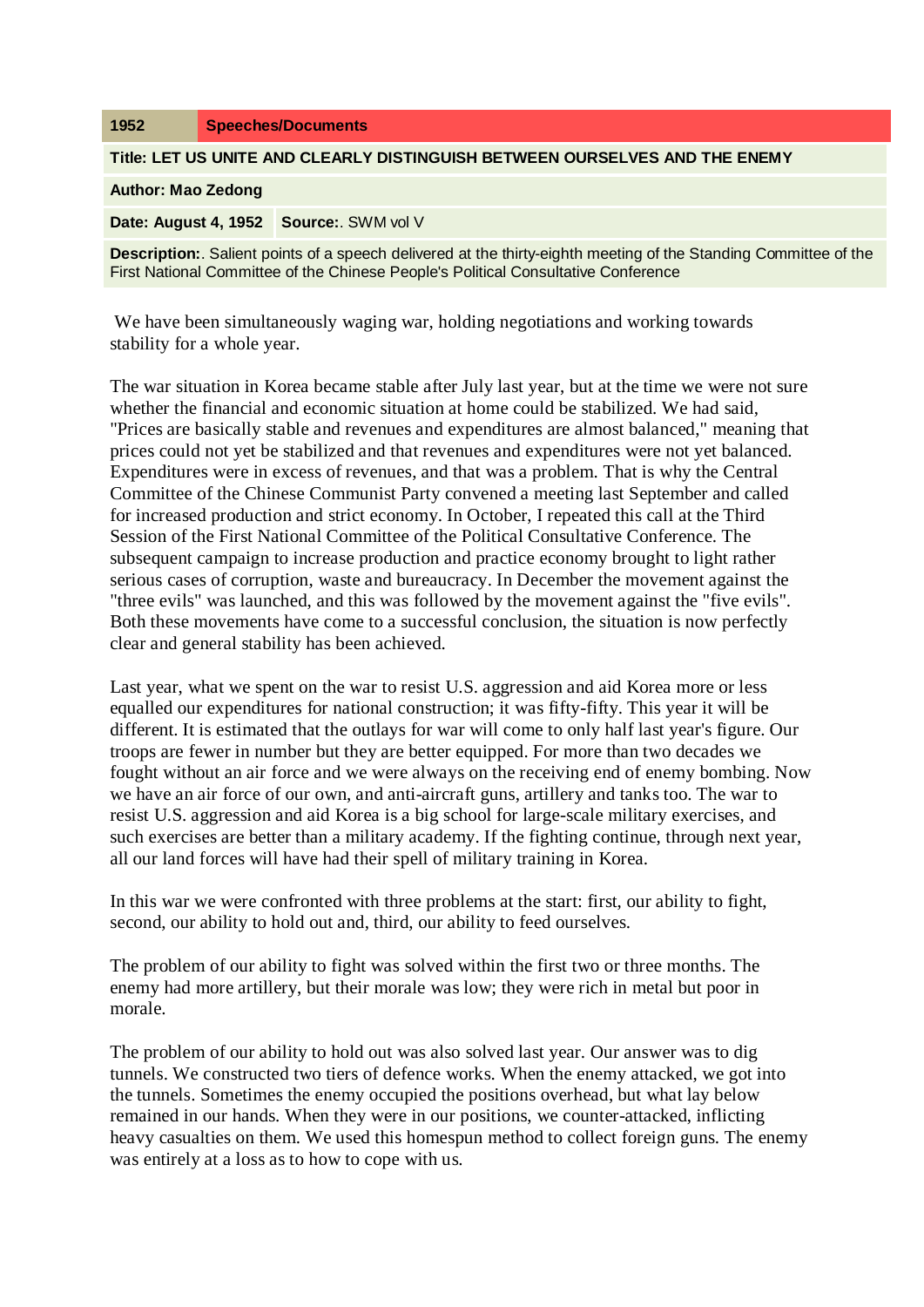It was quite some time before the problem of food supplies, that is, the problem of ensuring provisions, was solved. At first we did not know that tunnels could be dug to store grain in. Now we know. Each division has grain reserves for three months, its own storage area and a meeting hall to boot, and our men are making a go of life in the tunnels.

Today, our policy is clear and definite, our positions are secure, our provisions ensured, and every soldier knows that he must fight to the end.

Just how long will the fighting go on, and just when will the negotiations draw to a close? I say negotiations will continue, fighting will go on but there will be a truce.

Why is it that there will be a truce? A thirty years' war or a hundred years' war is highly improbable, because a long war is very much against the interests of the United States.

First, the war costs lives. They fought on to hold some ten thousand prisoners of war, only to lose over thirty thousand more lives. After all, they have far fewer men than we.

Second, the war costs money. They are spending far more than ten billion U.S. dollars a year. We spend very much less, and this year we are going to cut our expenditures to half last year's. The money that came from the settling of accounts in the movements against the "three evils" and the "five evils" can see us through another eighteen months of war. And all the money that comes from increased production and the practice of economy can be used for national construction.

Third, they are confronted with insuperable contradictions at home and abroad.

Fourth, there is the strategic problem too. The focus of U.S. strategy is in Europe. They did not anticipate that we would send volunteers to aid Korea when they dispatched forces to invade it.

With us, things are easier to manage. In internal affairs we are masters of our own house. But we are not the chief of staff of the United States. The United States has its own chief of staff. So on the question of whether the Korean war will continue, we and the Koreans have only half the say.

In a word, under the pressure of the general trend, the United States will find it against its interest to refuse to come to a truce.

All the talk about the imminence of a third world war is just to scare people. We must strive to gain a period of ten years for building our industry and laying solid foundations.

We must close our ranks and clearly distinguish between ourselves and the enemy. It is because of the unity of the whole nation and the co-operation of all those present and of all the democratic parties and people's organizations that we are strong today. It is of vital importance that we unite and distinguish between ourselves and the enemy. Dr. Sun Yat-sen was a man of integrity, but why did the Revolution of 1911 he led end in failure? The reasons were**:** first, failure to distribute land; second, failure to recognize the necessity of suppressing counter-revolutionaries; and, third, failure to wage sharp struggles against imperialism. Apart from distinguishing between ourselves and the enemy, there is the need to distinguish between right and wrong within our own ranks. Compared with the former, the latter is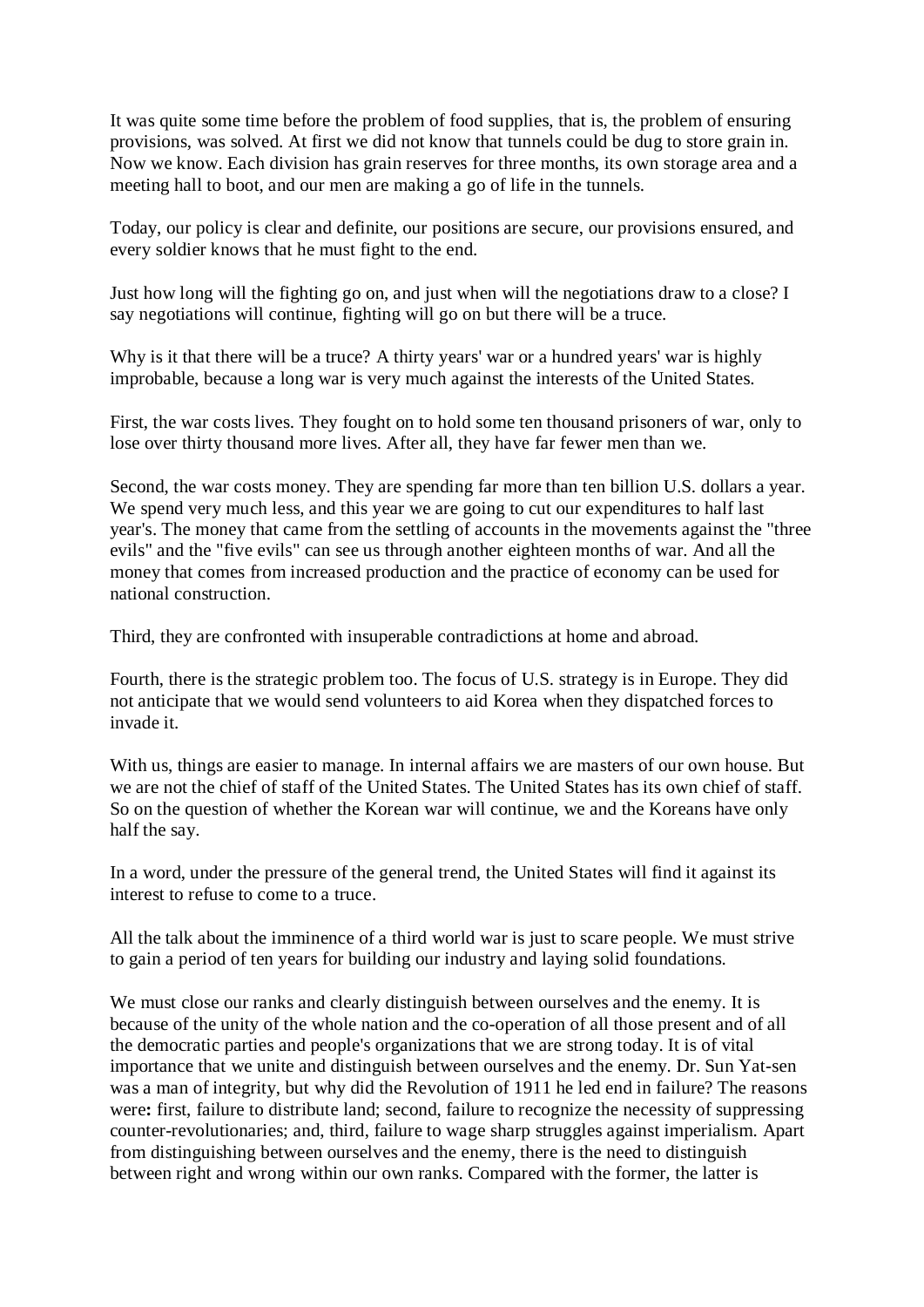secondary. For instance, with most of the embezzlers, it is just a matter of right and wrong, for they are different from counter-revolutionaries and can be reformed.

It is necessary to carry out education among the democratic parties and in religious circles so that they will not be taken in by the imperialists and stand on the enemy's side. Take Buddhism for example. It has not much contact with imperialism and its ties are chiefly with feudalism. As the struggle against feudalism involves the land problem, it affects the monks, and those who come under attack are the abbots and elders of the monasteries. Once this small number is overthrown, ordinary monks like "Lu Chih-shen" **[\[1\]](http://www.marxists.org/reference/archive/mao/selected-works/volume-5/mswv5_22.htm#bm1)** will be emancipated. Though no believer in Buddhism, I am not against forming an association of Buddhists to get them united and enable them to distinguish clearly between the people and the enemy. Will the united front be abolished some day? I for one am not for its abolition. We should unite with everyone provided he truly makes a clear distinction between the people and the enemy and serves the people.

Our country has a bright future and is full of hope. In the past we wondered if the economy could recover in three years. As a result of two and a half years of hard struggle, it already has, and what is more, planned construction is under way. Let us all unite, clearly distinguish between ourselves and the enemy and strive for the steady progress of our country.

# *NOTES*

1. A character in the classical Chinese novel *Water Margin,* who is an ordinary Buddhist monk before he joins the peasant army on Liangshan Mountain.

The Writings of Mao Zedong, 1949-1976. Contributors: Michael Y. M. Kau - editor, John K. Leung - editor, Tse-tung Mao - author. Publisher: M. E. Sharpe. Place of Publication: Armonk, NY. Publication Year: 1986. Page Number: 274.

Source: *Xuanji, V, pp. 66-69. Available English Translations: SW, V, pp. 78-81; JPRS, 69195 ( June 3, 1977), pp. 15-17.* 

*According to the source, the following text contains the main points of a speech made by Mao at the thirty-eighth meeting of the Standing Committee of the First National Committee of the CPPCC.* 

## **Notes**

1 The "Fourth Battle" of the Korean War began in April 1954 and ended with the halting of the "summer offensive" of the American troops in late June of that year. The two sides remained deadlocked on the 38th parallel. On July 10, 1951, preliminary negotiations for an armistice began.

2 See text Oct. 23, 1951, and particularly note 5.

3 See text Nov. 1951-Mar. 1952, source note.

5 Mao was referring here to the historical examples of two major periods of warfare in Europe in the seventeenth century (Thirty Years' War) and the mid-fourteenth to mid-fifteenth century (Hundred Years' War.)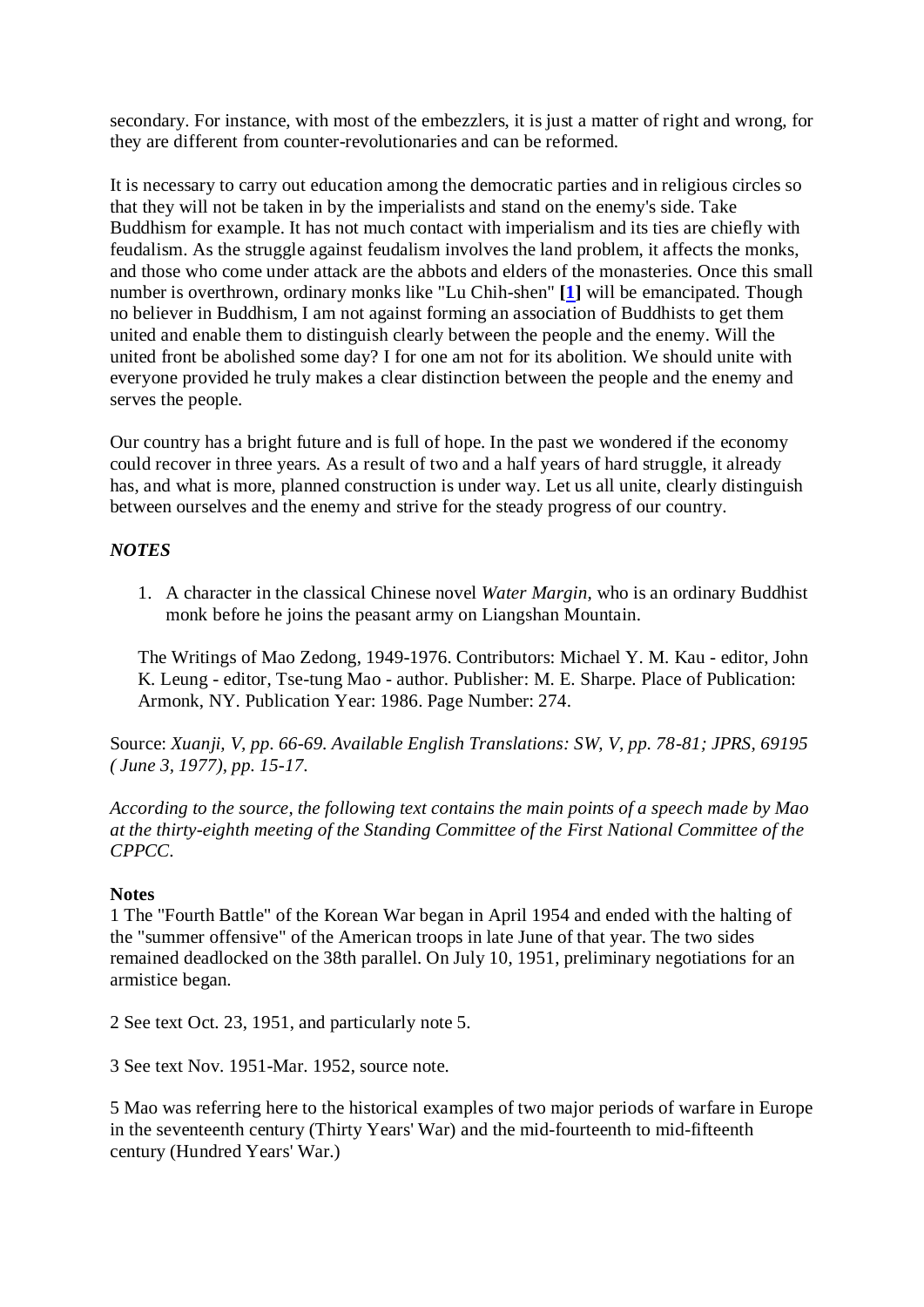In the Korean War armistice negotiations began in July 1951; with regard to the issue of the repatriation of prisoners of war, the American side proposed the principle of "voluntary repatriation." In April 1952, on the basis of this unilaterally presented and accepted principle, the American side refused the repatriation of some 10,000 captured Chinese Volunteers who, the Americans claimed, had signed letters of intent indicating that they did not wish to be repatriated. Mao is here referring to the Chinese estimate that over 30,000 U.S. troops had died in the conflict from April, up to the time of this speech, i.e., early August 1952.

6 See text Sept. 21, 1949, note 1, and text Oct. 1, 1949, note 3.

7 Sun Yat-sen, a.k.a. Sun Wen, Sun Zhongshan ( 1866-1925). A revolutionary at the turn of the century and ultimately a leader of the 1911 Revolution, which overthrew the Qing dynasty and established the Republic of China, Sun became, for the short period between January 1912 (when the provisional Government of the Republic was established) and the ascendency of Yuan Shikai, the provisional president of the Republic. In August 1912, on the reorganization of the revolutionary organization, the Tongmenghui, into the Kuomintang ( Nationalist Party), Sun became its executive director. Sun was the chief spokesman of the principles of bourgeois democracy embodied in his nationalist principles of revolution during the early period and his "Three People's Principles" formulated in the 1910s and early 1920s. Sun was, however, deeply disillusioned by the failure of the 1911 Revolution to bring about a truly democratic society and government and the lapse of China into a period of civil war among warlords. In addition to organizing a military effort against the warlord factions and to unify China (an effort that failed in his own time and had only partial success ultimately), Sun also, in his last years, revised his Three People's Principles and introduced the strategic formulation of alliance with the Soviet Union, a united front with the Communist Party, and a sort of primitive economic and social government alliance with workers and peasants. He also directed, just before his death,the early stages of the reforming of the Kuomintang and the formation of an antifeudal (i.e., antiwarlord), anti-imperial united front between the KMT and the CPC. This did not come to complete fruition. More for reasons of his later activities than his leadership in the Revolution of 1911, Sun is respected as a pioneer revolutionary and a socialist thinker by the Chinese Communists. For more on Sun's life, see H. Boorman et al., eds. ( 1970), III, pp. 170-189. 8. For a more detailed analysis by Mao of the failure of the 1911 Revolution see "The Chinese Revolution and the Chinese Communist Party" ( SW, II, pp. 305-334); and for Mao's contrast between the "Old Three People's Principle" and the "New Three People's Principle," see "On New Democracy" ( SW, II, pp. 363-369). 9. Mao's sentence here is somewhat garbled, and there is some uncertainty as to what he means by the phrase di er zhong jiexian. Here, as in SW, we have translated it as "secondary distinction," conveying an ordinal sense. This follows the clue provided by Mao's fundamental theory, espoused in the article "On Contradictions" ( August 1937, SW, I, pp. 311-347, especially pp. 331-334, 343-345), in which Mao says that the "principal contradiction" and the "principal aspect of a contradiction" must be distinguished from the rest. Here, however, as clearly indicated by the title of this document, Mao is moving away from the fundamentally epistemological theory of contradiction to the politically practical theory of contradiction that he would eventually put forward splendidly and in its completed form in the article "On Correctly Handling Contradictions among the People" ( Feb 1957, SW, V, pp. 384ff). Here Mao speaks of two categories of contradictions; contradictions "between the enemy and ourselves" and "contradictions among the people." The distinction between these two categories is not one of ordinance but of character; thus each has to be dealt with in a manner appropriate to its nature. If we were to interpret this statement here in this way, and to see this document as an important expression of Mao's progression from epistemological conviction